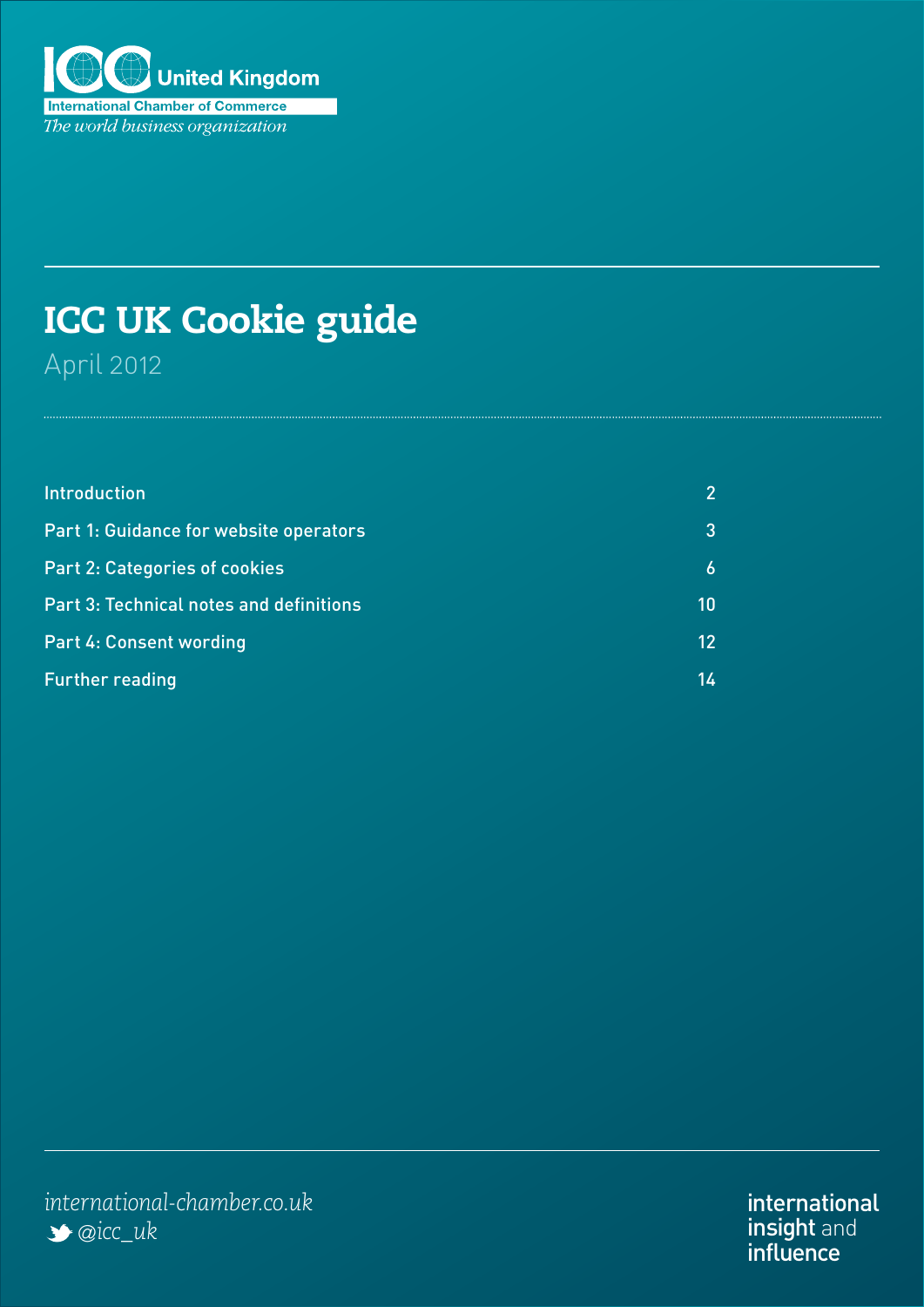# <span id="page-1-0"></span>Introduction

In line with recent changes in European legislation, UK law now requires website operators to ask for a website user's permission when placing certain kinds of cookie on their devices for the first time.1 Where consent is required, the law states that it should be "informed consent". This increases the onus on websites to ensure that visitors understand what cookies are and why website operators and others want to use them.

This guide aims to help both website operators and website users come to terms with the new law by placing cookies into four categories, based on their function.

It is hoped that this will:

- **•**  Help website operators categorise the cookies they use and assist them in selecting an appropriate method of obtaining informed consent to the use of cookies from users of their websites.
- Assist communication with website users by giving them standard notices explaining what cookies are and how they are used on the websites they visit.

This guide is designed to help website operators to provide information to users in language they can understand and enable users to make an informed choice. Wide adoption of standard language will also, it is hoped, reduce the learning journey of users across websites.

ICC UK will update this guide on a regular basis to include further developments in the regulation of cookies and examples of best practice in complying with UK law.

The Information Commissioner's Office (ICO) has published detailed guidance on the law and a number of other organisations have published information about the use of cookies by businesses: see the Further Reading section at the end of this guide. The ICO's guidance contains useful information on the practical implications of the new law and how to comply with it, including recommendations for a cookie audit as the first step in a compliance strategy.

The ICC UK guide is not a statement of the law and does not constitute legal advice. Website operators are responsible for their own compliance strategies, depending on the cookies they use and the nature of the website. ICC UK does not endorse any particular method for gaining website users' consent.

#### **April 2012**

<sup>1</sup> Regulation 6 of the UK Privacy and Electronic Communications Regulations 2003 (PECR) states that 'a person shall not store or gain access to information stored, in the terminal equipment of a subscriber or user unless the subscriber or user of that terminal equipment is provided with clear and comprehensive information about the purposes of the storage of, or access to that information and has given his or her consent'.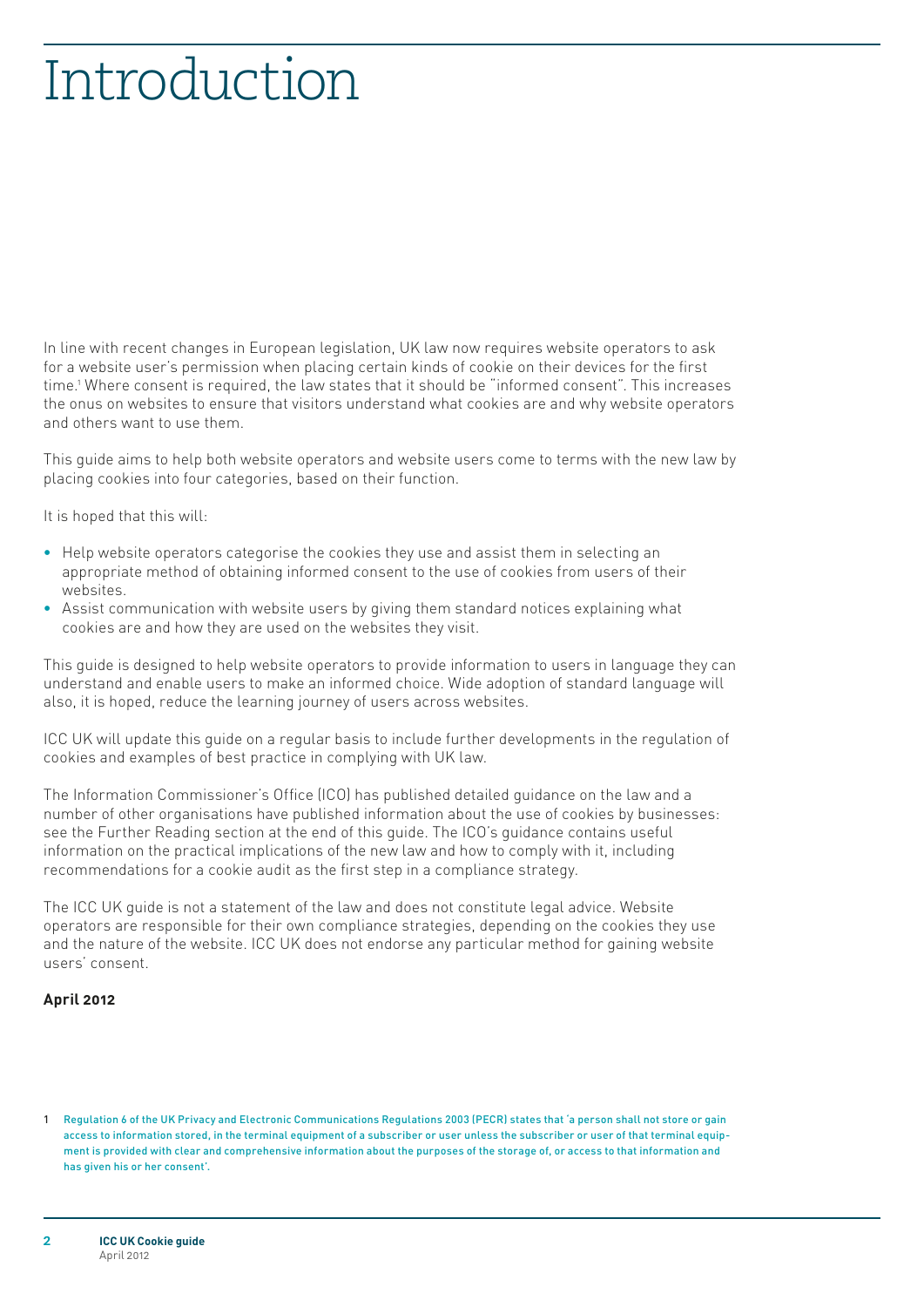# <span id="page-2-0"></span>Part I: Guidance for website operators

# What is the ICC UK Cookie guide?

The ICC UK Cookie guide is a tool to help website operators obtain informed consent from their visitors and comply with the new rules governing the use of cookies.

By improving the quality and accessibility of information about cookies, the ICC UK Cookie guide will:

- **•**  help website operators identify the types of cookies they use and explain to the general public the types of cookies used on their website; and
- help website users become familiar with the uses of cookies so they can make informed decisions about which cookies they want on their devices.

# What is in the guide?

The guide is based on the categorisation of cookies, their functions and what they are used for. This categorisation may be subject to change as ICC UK consults more widely with stakeholders, but initially four categories have been identified: (1) strictly necessary cookies, (2) performance cookies, (3) functionality cookies, and (4) targeting or advertising cookies (see part 2 of the guide for more on how this process will work).

Part 2 of the guide sets out explanations intended for website users of each category of cookies. The guide aims to state as clearly as possible what each category of cookies is designed to do, so that website users can understand its purpose easily.

Part 3 of the guide sets out additional technical information and definitions for website operators, to help them compile an inventory of the cookies used on their site and to help categorise them.

Part 4 of the quide contains some examples of how consent might be obtained by website operators, where necessary, from website users for each category of cookie. Consent for use of cookies can be obtained in many ways, and although Part 4 of

the guide is based on current guidance produced by the ICO, it is not prescriptive.

There is a list of references to useful sources of information in the Further reading section at the end of the guide.

The changes to the law also apply to other technologies that store or retrieve browsing information: see Part 2 of the guide for more details. However, the focus of the guide is solely on cookies and other technologies are not covered in this version of the guide. Future editions of the guide may include other technologies if there is sufficient demand.

# What is the ambition of the guide?

If the guide is widely adopted by website operators, users will be exposed to consistent information about cookies. Widespread adoption of the guide should ensure that users will become familiar with the typical uses of the various types of cookies. Over time, users will have a better understanding of what cookies are present on any website they visit that uses the guide. By using the guide in conjunction with a website operator's chosen method of gaining consent, it is hoped that users will more often consent to the use of the cookies on the site because they will have a better understanding of how and why they are being used.

# Layering of information

The guide is intended to help provide information to website users in layers. These layers are progressively more detailed, allowing those users who desire more information on the cookies used on a site to access that information, whilst not overwhelming less technically minded users with excessive or complex information.

The initial layer of information provided by the guide is designed to be simple and straightforward, and include information about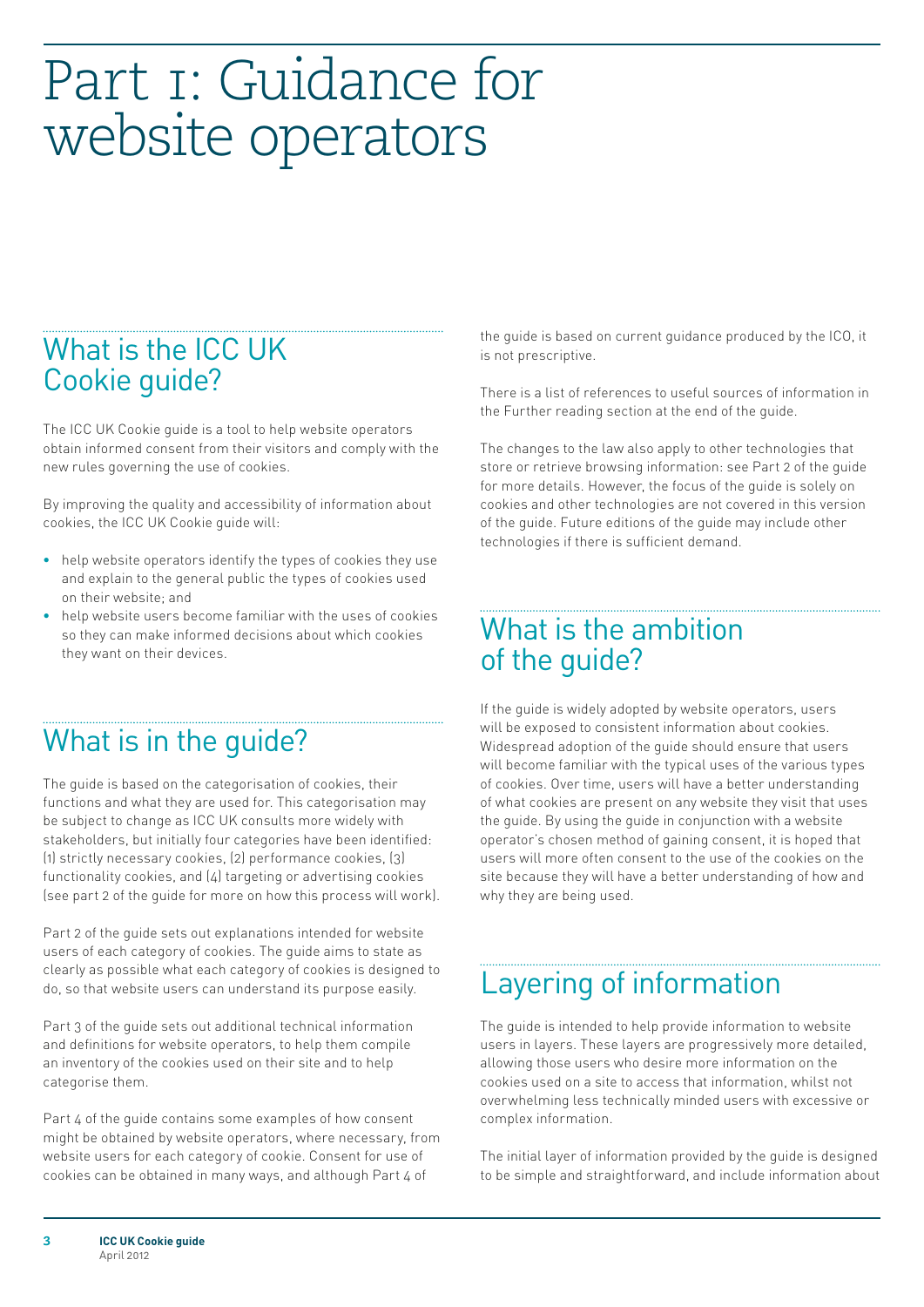the definitions of the categories in the guide. This information could potentially be provided in conjunction with icons used on the site (see the section below on iconography for more details), although it is up to the individual website operator to decide if icons are appropriate, necessary and useful. ICC UK is not prescribing the use of icons but recognises that some organisations are using them, and others will no doubt consider their use. This information is set out in Part 2 of the guide.

A second layer giving more detail about the operation of cookies on the website should be easily accessible, either through a privacy policy or some other notice, such as a banner overlay on the website. External websites like www. allaboutcookies.org and [www.youronlinechoices.eu](http://www.youronlinechoices.eu) can also help website operators provide further context to their users: see the Further Reading section at the end of this guide.

Some website owners are adopting further layers of information, for instance in the form of 'tool tips' that are displayed when a user's mouse rolls over the relevant icon or part of a privacy notice. This text has to be very brief because of the medium used. Example tool tips for each category of cookies are set out in Part 2 of this guide.

# How the guide can be used:

 The guide can help website operators to educate their users and make it easier to gain their informed consent for the use of cookies on their websites. If the information given to users is consistent across different websites, users will quickly become familiar with what cookies are used and why.

The way in which website operators use the guide to assist in gathering consent from users will depend on the cookies concerned and the nature of the website. ICC UK is not prescribing nor endorsing any particular method for gaining website users' consent. Instead, the ICC UK Cookie guide is intended to make it easier for the user to access information about cookies and be in an informed position to give consent in whatever way the website operator feels will constitute a specific and informed indication of the user's wishes.

Some suggestions for methods of obtaining consent are outlined by the ICO in its guidance of December 2011 (listed in the Further Reading section of this guide). In summary these are:

- **•**  obtaining consent in the course of acceptance of website terms and conditions;
- settings-led consent that is, obtaining consent as users select website settings;
- feature-led consent that is, obtaining consent as users register for or "switch on" website features;
- **•**  function-led consent—that is, consent obtained as a result of users initiating or activating website functions; or
- notice and choice mechanisms, such as sensitively deployed pop ups or header bars.

The ICO has made it clear that an important factor in determining the best method for obtaining consent is the intrusiveness of the technology deployed and its impact on the privacy of users. This will affect which of these approaches you use, and how consent can be obtained in the deployment of relevant technology. Reference should be made to the ICO guidance for more detailed advice on this. Part 4 of this quide makes some suggestions as to how consent might be obtained for each category of cookie based on this guidance. As the position on consent becomes clearer, this guide will be updated.

# Browser-based compliance

The use of a browser's settings is specifically identified in the e-Privacy Regulations as a means of giving consent. The Government and the ICO have said that browsers will be an important part of giving users the increased access, information and control required by the law. However, compliance with the law will only be achieved if enhanced browser settings that allow users to express consent to cookies being set are used in conjunction with the supply of adequate information to users, in a timely fashion, about the cookies for which consent is sought.

The ICO has said that it does not consider the browsers currently available on the market adequately allow users to express consent so the Government has been working with browser manufacturers to see if browsers can be enhanced to give users easier access to settings and to make those settings as informative and easy to use as possible. If and when browser manufacturers are able to release updated versions of their products which enhance a user's ability to control their privacy settings, ICC UK would be happy for browser manufacturers to include the guide in such products. Using browsers as a mechanism for obtaining consent could be very helpful for businesses because as the means by which most users access the internet, browsers are the most natural place for a user to signify consent. However, businesses should not rely on browsers alone and should follow the advice from the ICO in conjunction with the advice given in the rest of this guide to ensure their users are properly informed about the cookies used by a website or other information that may be placed or accessed on their machine.

It should also be noted that if and when browsers with enhanced privacy settings are released it will take time for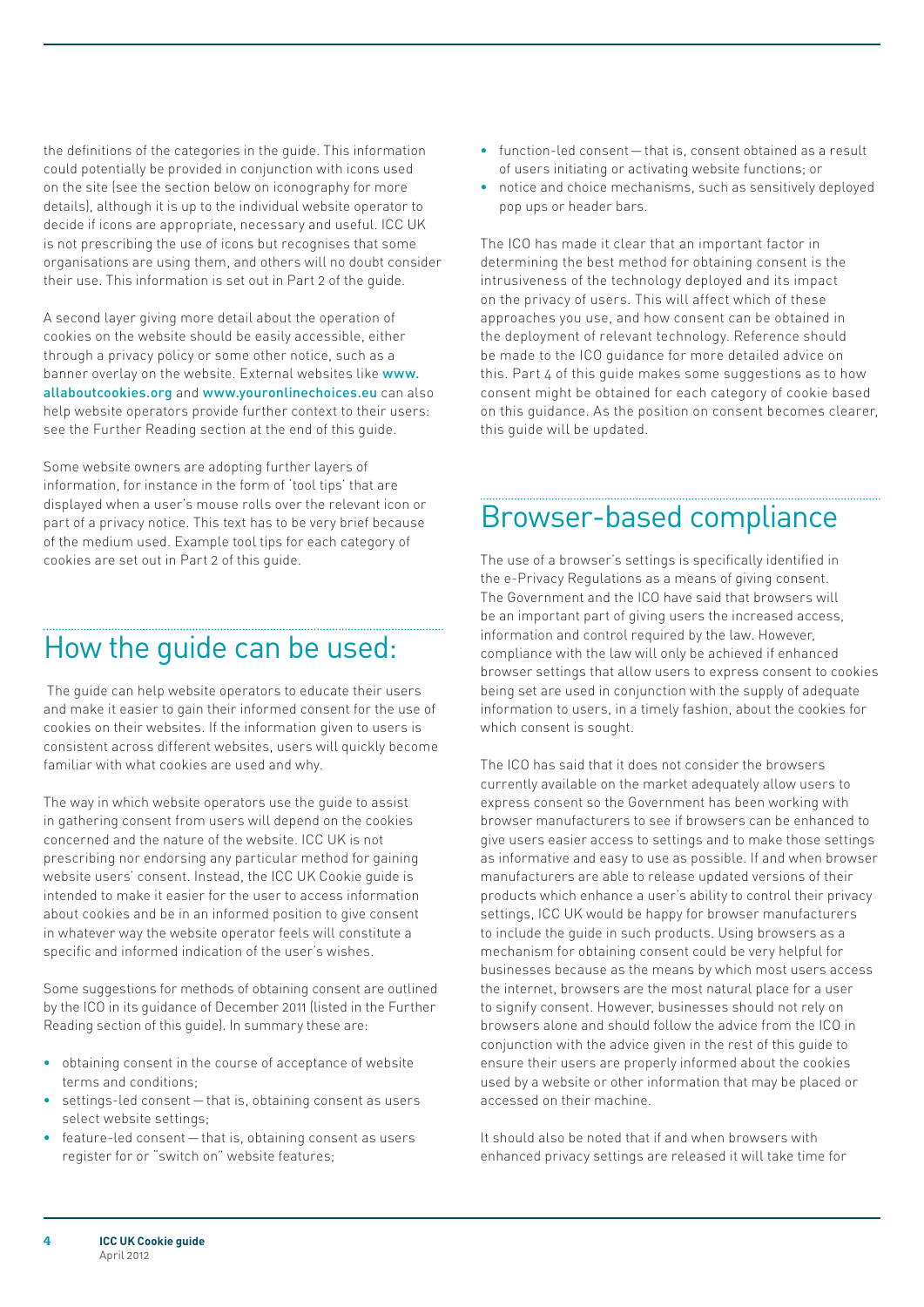users to adopt the latest versions. This guide is designed as a tool to aid compliance in the absence of enhanced browsers, but will continue to be a relevant tool once enhanced browsers are available.

# Iconography and the advertising industry's EU framework

Use of the guide and its categories is not dependent on the use of icons, however, ICC UK considers that the use of icons will help to develop users' understanding of why different types of cookie are used by website operators, which is consistent with the view of the ICO in its guidance.

Iconography is a key part of the advertising industry's EU Framework / Best Practice Recommendation on Online Behavioural Advertising. At the heart of this Framework / Best Practice Recommendation are principles to offer internet users greater transparency and control over data collection and use for this purpose. To achieve this, the initiative uses a symbol or icon in or around an advert or on the website itself. The icon links to mechanisms of control, such as preferences managers and privacy dashboards as well as a pan-EU website—www. youronlinechoices.eu—where the user can find out more about this type of advertising, how to safeguard his or her privacy including where to turn off behavioural advertising. It is a means to inform internet users as well as provide easyto-access controls in a consistent way across Europe. Further details on the initiative can be found at:

#### www.youronlinechoices.eu/goodpractice.html.

The Internet Advertising Bureau (IAB) takes the view that the icon associated with this initiative is a good example of how notice and control can be given to internet users in a contextual way. It is expected by the IAB that the icon will quickly become a widely-recognised symbol of transparency and control for consumers. The IAB believes that the high visibility of the icon in adverts and on websites (with billions of icons expected to be displayed per month) will help create consumer awareness, trust and confidence. The initiative is part of what the UK Government describes as an 'ecology of solutions', supporting greater transparency for internet users on data collection and use for this and other purposes. The IAB strongly encourages web publishers (as well as advertisers and agencies) to ensure that their data partners (e.g. advertising networks / technology businesses) are part of this programme.

The EU Framework / Best Practice Recommendation is supported by all aspects of the advertising and media industry, as well as by the UK Government itself. The IAB is still in discussions with the EU authorities about the Framework / Best Practice Recommendation, and website operators should keep this situation under review.

In addition to the advertising icon, some businesses may choose, if they wish, to deploy the use of icons to support different uses of data collection and use.

# Case study

Below are four icons designed by one of ICC UK's members, a large and well-resourced organisation, for use in its sophisticated compliance solution. The icons have been developed with the ICC UK categories in mind. They are simple, intuitive, and are an example of what businesses considering using icons might choose to follow.

There may be some benefits in using icons in conjunction with the ICC UK guide, which are closely linked to the user learning experience and effective mechanisms in gathering consent. What should be avoided is a proliferation of different icons.



These icons are provided under licence from BT plc

# Responsible use of the guide

Use of this guide is entirely voluntary and its effectiveness will depend on widespread adoption by website operators. Adoption of this guide will create expectations in the minds of users and it is important that website operators use this guide consistently and properly, in particular by not miscategorising or mis-describing cookies. This guide is therefore a useful tool to aid compliance.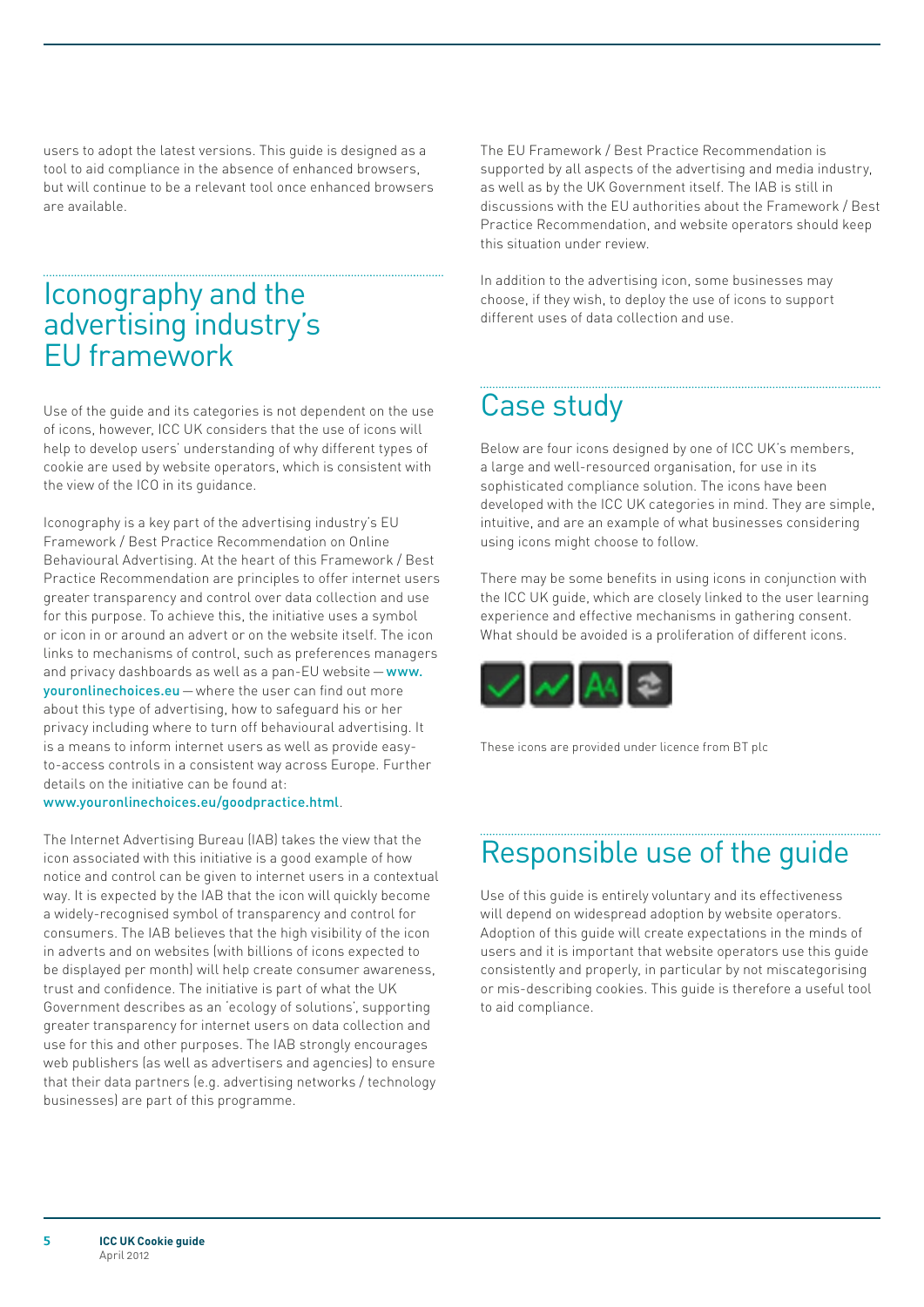# <span id="page-5-0"></span>Part 2: Categories of cookies

This part of the guide contains a simple definition of cookies and their importance for users. It also contains the descriptions of each category of cookie that could be given to users, together with guidance for website operators on each category. The ICO guidance contains further examples of how to draw users' attention to information about cookies.

It is critical that, where consent is required for the use of cookies, any consent obtained is informed consent. The provision of information that is understandable, easily accessible and consistent will help this process. The notices set out below help to inform consent in this way.

## Cookies that fit into multiple categories

It is up to website operators to appropriately place cookies in the correct category based on what function those cookies have and their use. However, there may be cookies that fit into all/ several of the categories in the guide as a result. For instance where a cookie can be used to change website functionality, and is also used for delivering online behavioural advertising, the cookie must be placed into both category 3 and category 4 and consent must be sought in relation to both categories/uses.

## Cookies that do not fit into the guide categories:

As mentioned in part one there are four initial categories, which form the basis of the guide but are not definitive. We are keen to ensure that these categories do not become entrenched but rather evolve as industry discovers cookies that need more accurate categorisation. As such ICC UK recognises that there will be cookies that do not fit into the categories that have been set out above, either in part or at all. Where a cookie does not fit into an appropriate category based on the guidance given in this Part 2 and the technical notes in Part 3 of this guide, website operators will have to devise their own descriptive wording and consent approach. ICC UK will conduct a monthly review of the categorisation and in partnership with interested parties to ensure that the categories in the guide are both relevant and useful. Website operators may notify ICC UK with details of the relevant cookies and if there is sufficient demand ICC UK may amend the categories to enable such cookies to be placed within the existing categories, or create a new category.

# Case study:

One household name, a website operator which provides online recipes, uses a third-party cookie which fits into several of the categories described in the guide.

The third party, on behalf of the website operator, wraps adverts around recipes on the site, and then uses the cookie to track the adverts and keep count of the number of times that each advert is viewed by users. The cookie also prevents a user from being served the same advert more than once. The cookie does not collect information that would identify a user.

Based on the purposes for which this cookie is used, it should be categorised as a performance cookie (category 2), a functionality cookie (category 3) and a targeting or advertising cookie (category 4) (for more details about each category, see detailed guidance below).

Consent will need to be obtained from users of the website in respect of all three categories. However, given that the cookie is only a category 4 cookie to the extent that it is used to track the number of times an advert has been viewed (see parts 2 and 3 for details of category 4), the website operator will only need to obtain consent from users in respect of this activity and not other uses that are covered under category 4.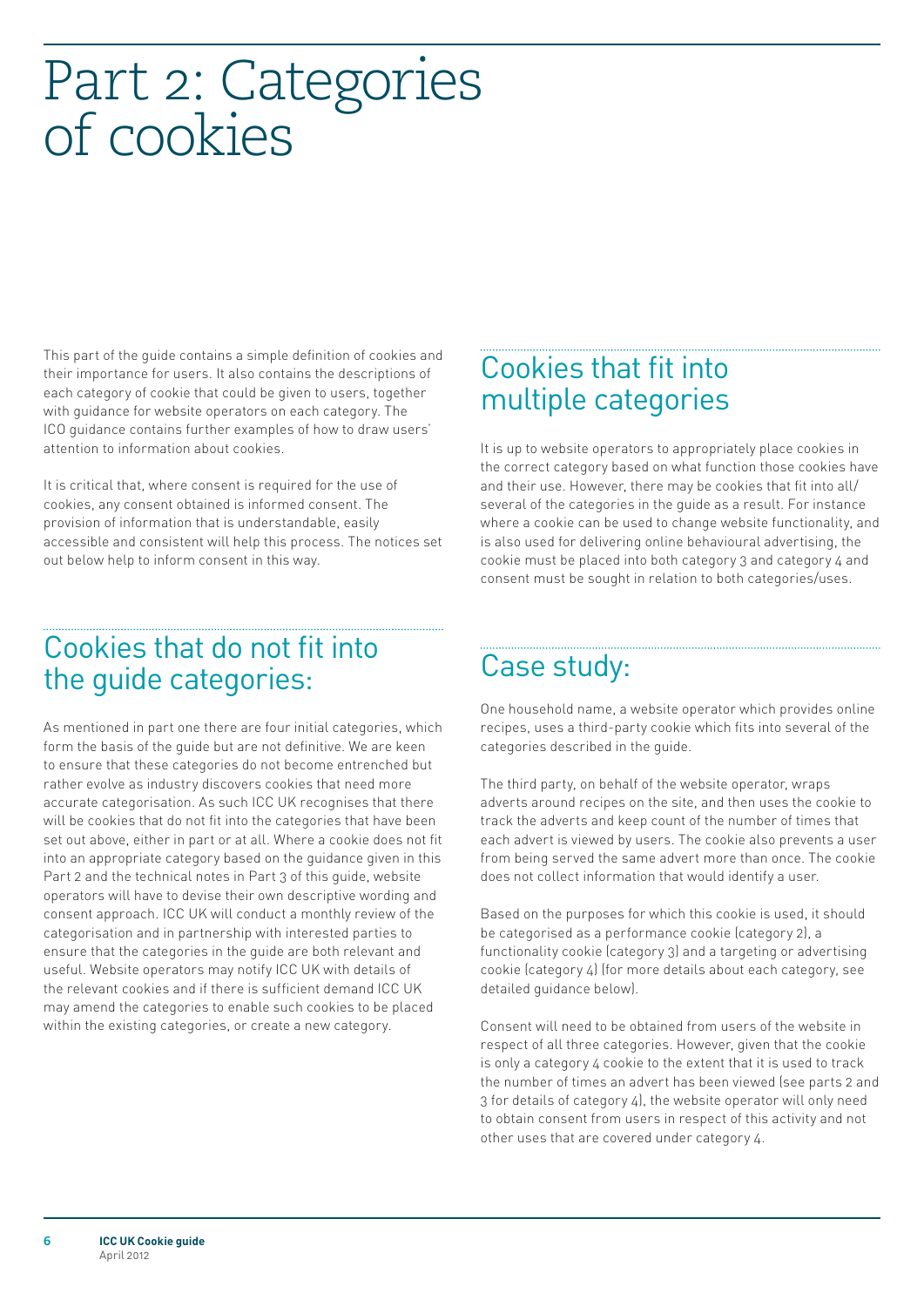#### **What is a cookie?**

Cookies are text files containing small amounts of information which are downloaded to your device when you visit a website. Cookies are then sent back to the originating website on each subsequent visit, or to another website that recognises that cookie. Cookies are useful because they allow a website to recognise a user's device. You can find more information about cookies at: www.allaboutcookies.org and www.youronlinechoices. eu for a video about cookies visit www.google.co.uk/ goodtoknow/data-on-the-web/cookies

Cookies do lots of different jobs, like letting you navigate between pages efficiently, remembering your preferences, and generally improve the user experience. They can also help to ensure that adverts you see online are more relevant to you and your interests.

The cookies used on this website have been categorised based on the categories found in the ICC UK Cookie guide. A list of all the cookies used on this website by category is set out below.

### Guidance for website operators

The law applies to cookies and also to similar technologies for storing or retrieving information such as local shared objects (often referred to as "flash cookies"), web beacons or web bugs (including transparent or clear gifs). These other technologies are not specifically covered by this guide.

It is up to website operators that use these technologies to develop their own statements and consent methodologies. The principles and the wording in the guide may be adapted for this purpose. Website operators will need to discuss with relevant parties e.g. their advertising networks what technologies they are using and how consent from website users may be captured so that the website operators can produce appropriate consent wording in respect of these technologies.

Although the decision has been made not to cover other technologies in detail in this version of the guide, detailed guidance may be provided for other technologies in subsequent versions of the guide depending on changes in approach and the use of these other technologies.

## Category 1: strictly necessary cookies

#### **Notice for users**

These cookies are essential in order to enable you to move around the website and use its features, such as accessing secure areas of the website. Without these cookies services you have asked for, like shopping baskets or e-billing, cannot be provided.

Tool tip3 **These cookies enable services you have specifically asked for.**



# Guidance for website operators

User consent is not required for the delivery of those cookies which are strictly necessary to provide services requested by the user. However, it is important to give users the opportunity to understand these cookies and the reasons they are used.

The 'strictly necessary' category is narrowly defined in the UK due to the wording of the law. The view of the ICO is that only a small range of activities can be categorised as 'strictly necessary' and the use of the cookie must be related to a service provided on the website that has been explicitly requested by the user. For a list of examples, see Part 3.

## Category 2: performance cookies

#### **Notice for users**

These cookies collect information about how visitors use a website, for instance which pages visitors go to most often, and if they get error messages from web pages. These cookies don't collect information that identifies a visitor. All information these cookies collect is aggregated and therefore anonymous. It is only used to improve how a website works.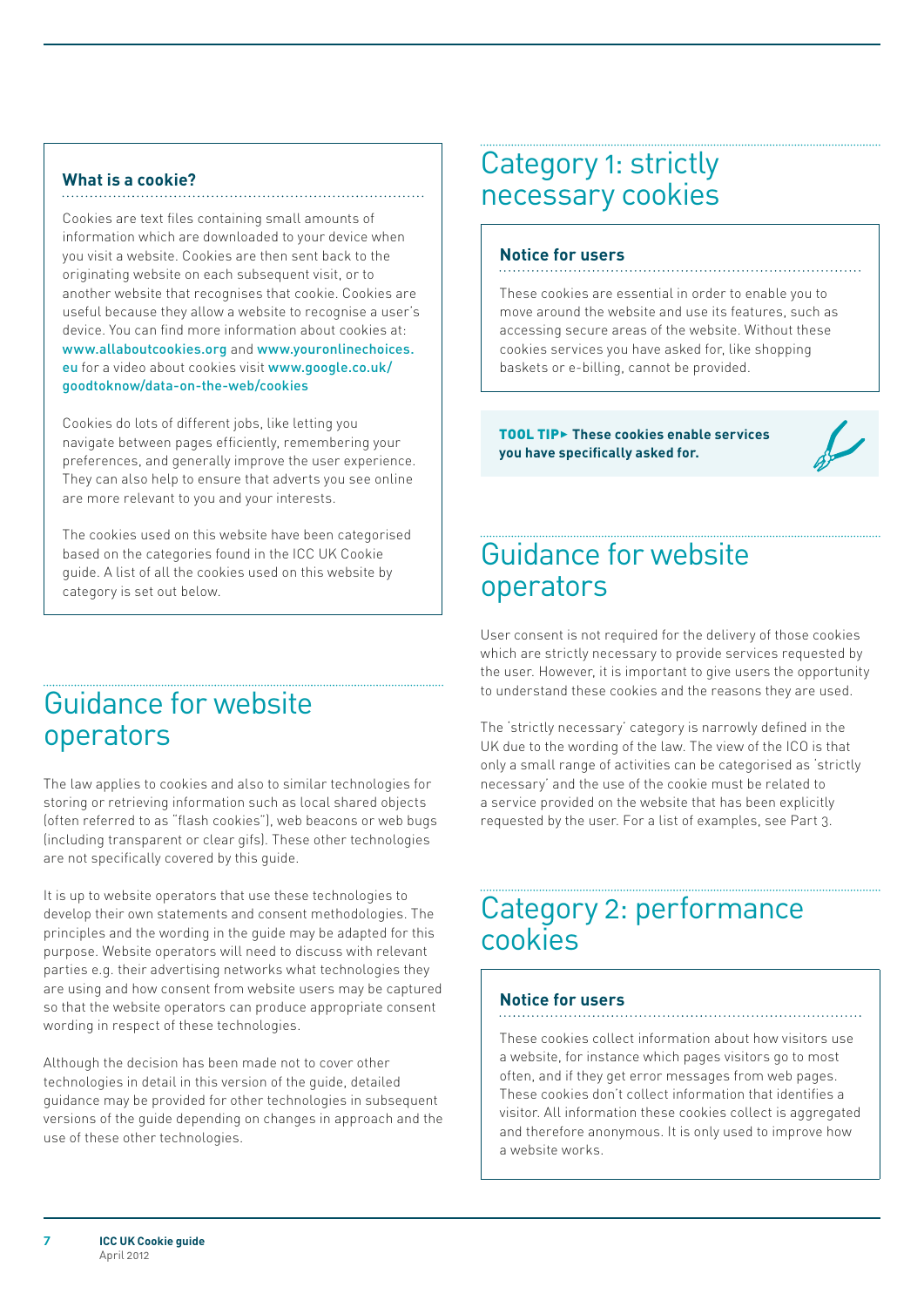Tool tip3 **These cookies collect anonymous information on the pages visited.**



# Guidance for website operators

Web analytics that use cookies to gather data to enhance the performance of a website fall into this category. For example, they may be used for testing designs and ensuring a consistent look and feel is maintained for the user. They may also be used to track the effectiveness of 'pay-per-click' and affiliate advertising, but where the same cookies are used for re-targeting they must be included in category 4 as well. This category does not include cookies used for behavioural/ targeted advertising networks.

# Category 3: functionality cookies

#### **Notice for users**

These cookies allow the website to remember choices you make (such as your user name, language or the region you are in) and provide enhanced, more personal features. For instance, a website may be able to provide you with local weather reports or traffic news by storing in a cookie the region in which you are currently located. These cookies can also be used to remember changes you have made to text size, fonts and other parts of web pages that you can customise. They may also be used to provide services you have asked for such as watching a video or commenting on a blog. The information these cookies collect may be anonymised and they cannot track your browsing activity on other websites.

Tool tip3 **These cookies remember choices you make to improve your experience.**



# Guidance for website operators

These cookies are used to remember customer selections that change the way the site behaves or looks. It might also include cookies that are used to deliver a specific function, but where that function includes cookies used for behavioural/targeted advertising networks they must be included in category 4 as well as this category.

## Category 4: targeting cookies or advertising cookies

#### **Notice for users**

These cookies are used to deliver adverts more relevant to you and your interests They are also used to limit the number of times you see an advertisement as well as help measure the effectiveness of the advertising campaign. They are usually placed by advertising networks with the website operator's permission. They remember that you have visited a website and this information is shared with other organisations such as advertisers. Quite often targeting or advertising cookies will be linked to site functionality provided by the other organisation.

Tool tip3 **These cookies collect information about your browsing habits in order to make advertising relevant to you and your interests.**

# Guidance for website operators

The view of the ICO is that the person setting the cookie is primarily responsible for compliance with the requirements of the law, which in this case may be a third party. However in practice, operators of consumer-facing websites may be best positioned to obtain consent. Where third-party cookies are set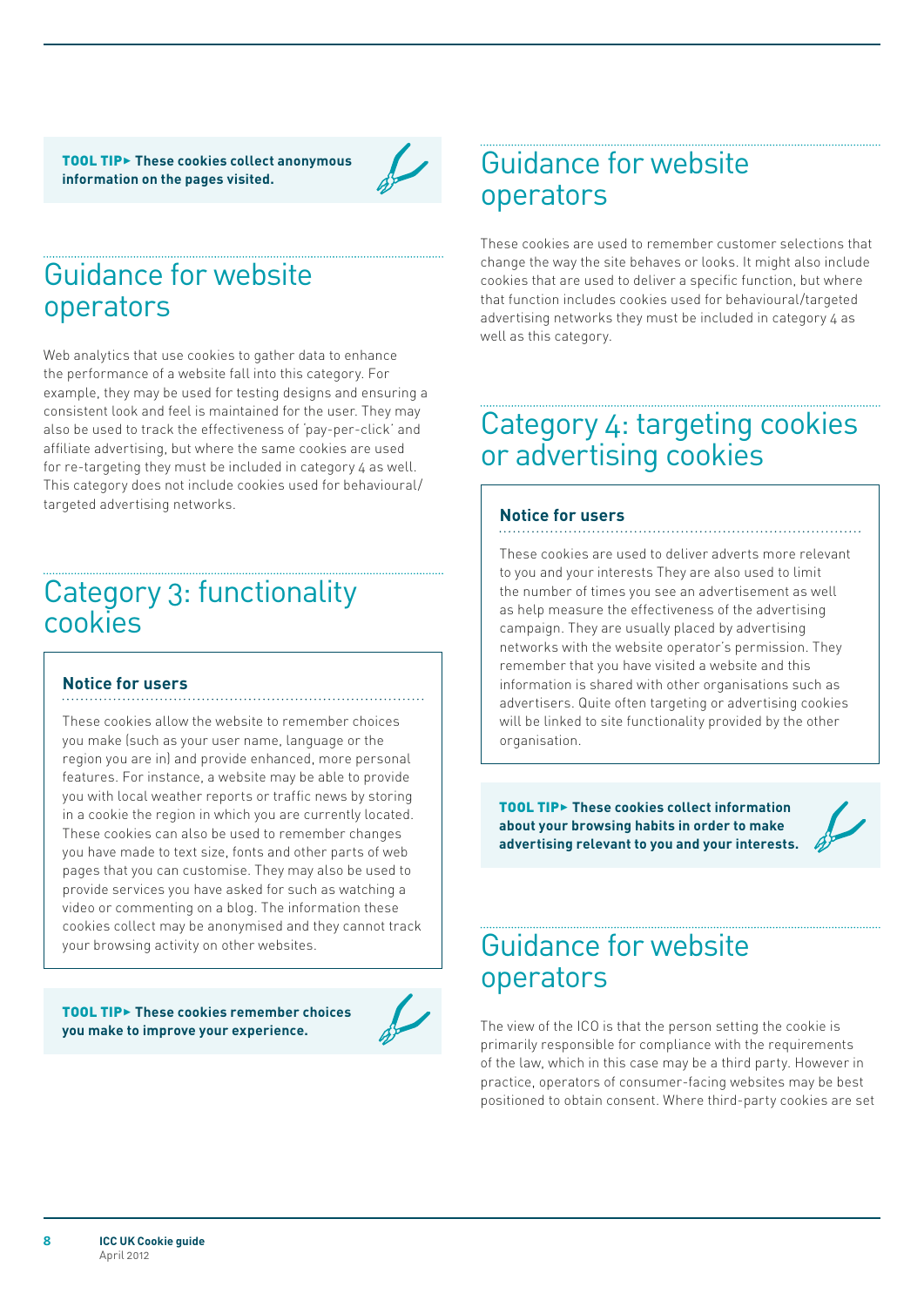through a website, both the third party and the website operator will have a responsibility for ensuring users are clearly informed about cookies and for obtaining consent. In practice it is obviously considerably more difficult for a third party who has no direct interface with the user to achieve this.

Where third-party cookies are involved, chains of responsibility can become complicated, but it is important to ensure that website operators and third parties work together to provide the user with as much information as possible in order to allow the user to make an informed choice as to whether to accept cookies from the third party. Website operators will not necessarily be aware of the exact type of cookies placed on their websites by third parties. This means that website operators and third parties must work together to ensure that the first party has complete information about the cookies used on that site and expressly agree the way in which consent to third-party cookies will be obtained from users and communicated to all parties.

Targeting or advertising cookies are placed for the benefit of website operators, either by third parties at the direction of website operators or alternatively by website operators using third-party functionality on their website. Careful analysis of your cookie audit will be required to establish the correct position.

Website operators should be aware that targeting or advertising cookies may be used for a range of purposes such as market research and analytics generally as well as online behavioural advertising. It is up to website operators that use category 4 cookies for such other purposes to develop their own statements and consent methodologies, adapting the principles and the wording in the guide accordingly.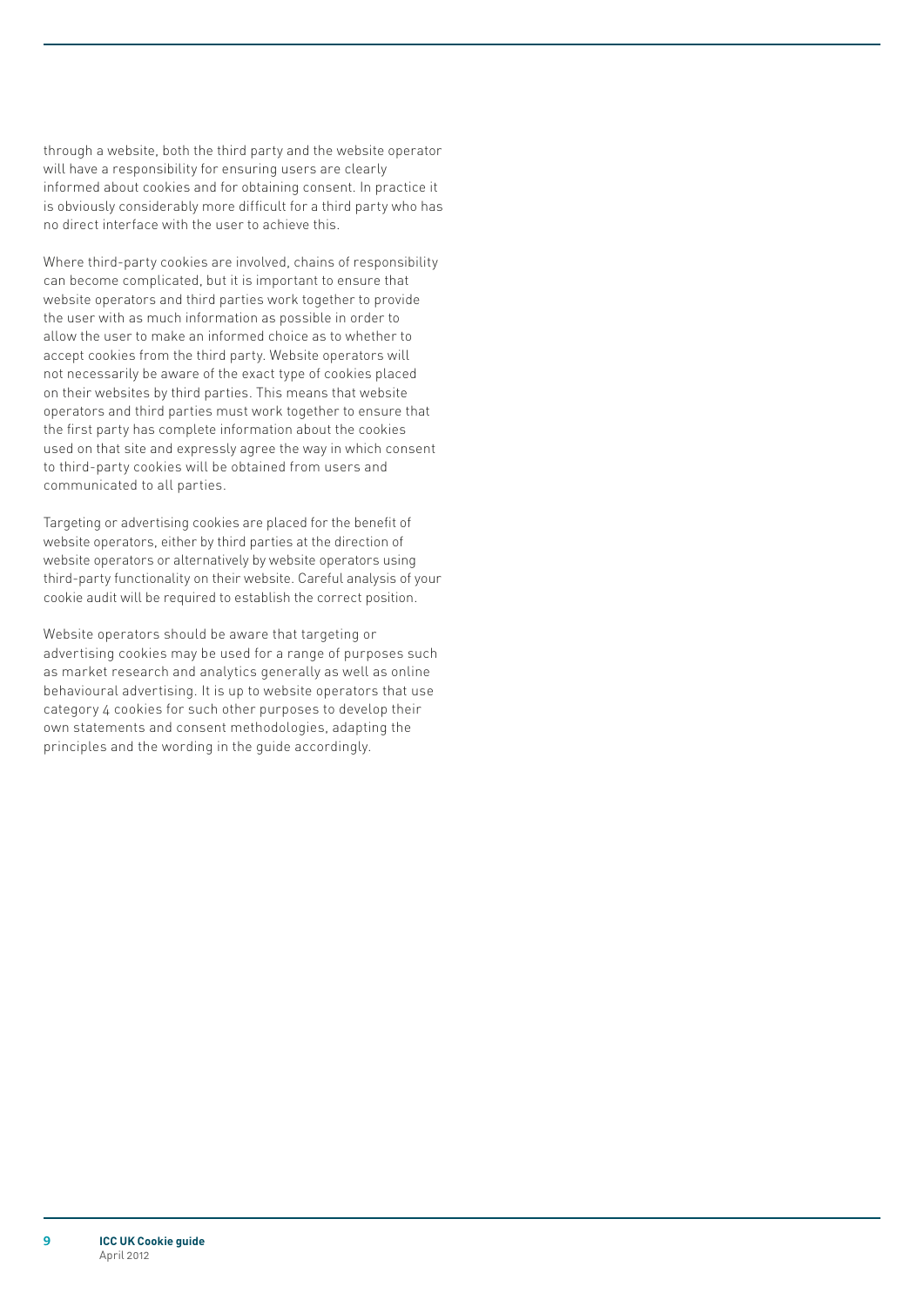# <span id="page-9-0"></span>Part 3: Technical notes and definitions

This part contains technical notes and definitions to assist in the categorisation of each cookie on their site by website operators.

## Category 1: strictly necessary cookies

Generally these cookies will be essential first-party session cookies, and if persistent or third party, there should be a good justification for this.

Not all first-party session cookies will fall into the 'strictly necessary' category for the purposes of the legislation. Strictly necessary cookies will generally be used to store a unique identifier to manage and identify the user as unique to other users currently viewing the website, in order to provide a consistent and accurate service to the user.

Examples include:

- **•**  Remembering previous actions (e.g. entered text) when navigating back to a page in the same session.
- **•**  Managing and passing security tokens to different services within a website to identify the visitor's status (e.g. logged in or not)
- To maintain tokens for the implementation of secure areas of the website
- To route customers to specific versions/applications of a service, such as might be used during a technical migration

These cookies will not be used

- To gather information that could be used for marketing to the user.
- To remember customer preferences or user ID's outside a single session (unless the user has requested this function).

# Category 2: performance cookies

These cookies can be first or third party, session or persistent cookies. To fall within this category their usage should be limited to performance and website improvement.

Examples include:

- **•**  Web analytics—where the data collected is limited to the website operator's use only, for managing the performance and design of the site. These cookies can be third-party cookies but the information must be for the exclusive use of the publisher of the website visited.
- Ad response rates where the data is used exclusively for calculating response rates (click-through rates) to improve the effectiveness of advertising purchased on a site external to the destination website. If the same cookie is used to retarget adverts on a third-party site this would fall outside the performance category (see Category 4)
- Affiliate tracking where the cookie is used to let affiliates know that a visitor to a site visited a partner site some time later and if that visit resulted in the use or purchase of a product or service, including details of the product and service purchased. Affiliate tracking cookies allow the affiliate to improve the effectiveness of their site. If the same cookie is used to retarget adverts this would fall outside the performance category (see Category 4)
- Error management Measuring errors presented on a website, typically this will be to support service improvement or complaint management and will generally be closely linked with web analytics.
- Testing designs Testing variations of design, typically using A/B or multivariate testing, to ensure a consistent look and feel is maintained for the user of the site in the current and subsequent sessions.

These cookies should not be used to re-target adverts, if they are, they should be placed in category 4 as well.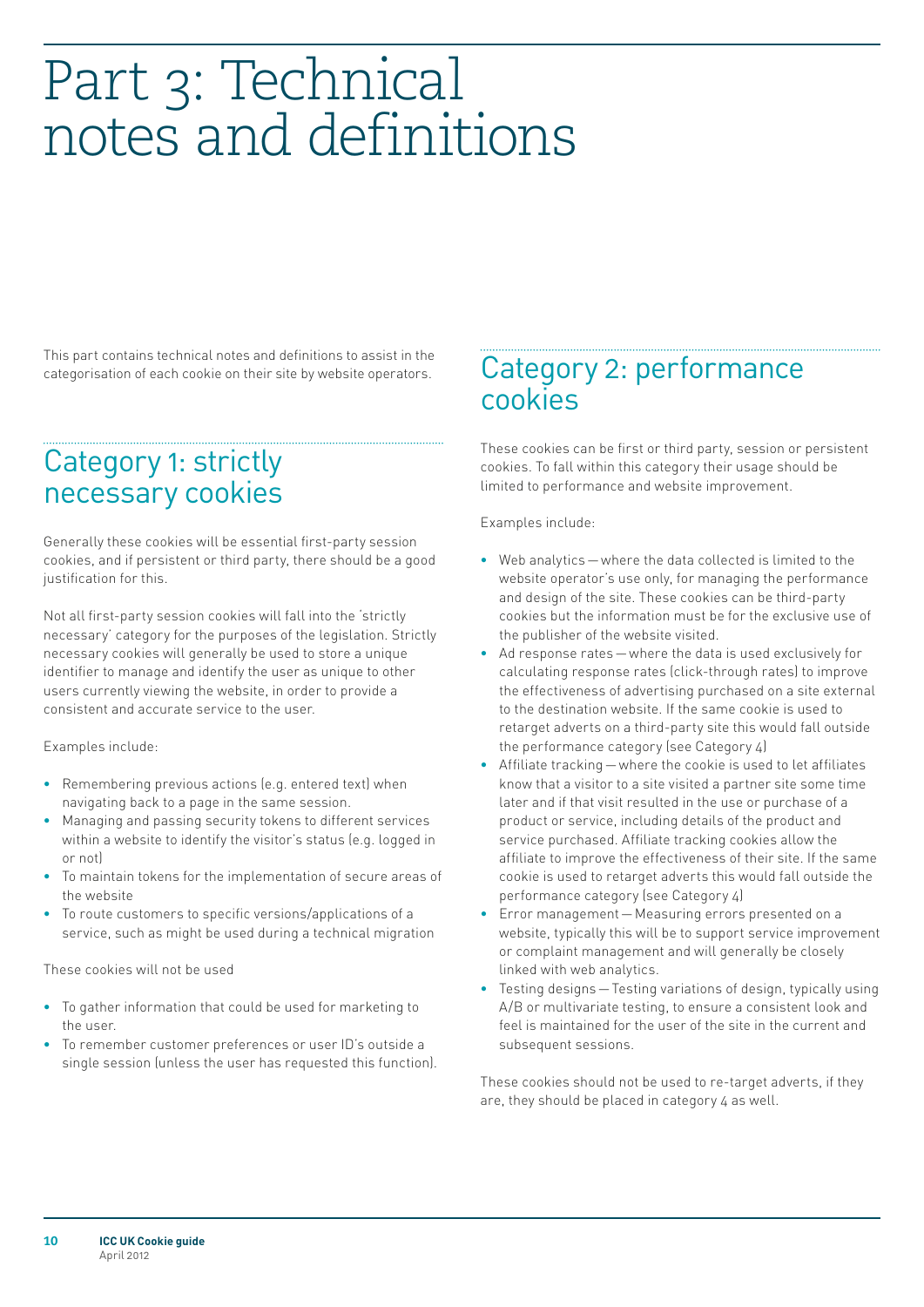# Category 3: functionality cookies

These cookies can be first party, third party, session or persistent cookies. These cookies will typically be the result of a user action, but might also be implemented in the delivery of a service not explicitly requested but offered to the user. They can also be used to prevent the user being offered a service again that had previously been offered to that user and rejected.

Examples include:

- **•**  Remembering settings a user has applied to a website such as layout, font size, preferences, colours etc.
- Remembering a choice such as not to be asked again to fill in a questionnaire.
- Detecting if a service has already been offered, such as offering a tutorial on future visits to the website.
- **Providing information to allow an optional service to function** such as offering a live chat session.
- Fulfilling a request by the user such as submitting a comment.

These cookies should not be used to re-target adverts, if they are, they should be placed in category 4 as well.

# Category 4: targeting cookies or advertising cookies

These cookies will usually be third-party cookies, although if a user is visiting the advertising network's own website it is technically possible these could be first party. They will always be persistent but time-limited cookies. These cookies can be associated with services provided by the third party but this is not always the case. These cookies contain a unique key that is able to distinguish individual users' browsing habits or store a code that can be translated into to a set of browsing habits or preferences using information stored elsewhere. Generally speaking, the privacy statement should indicate if the cookie is being used as part of an advertising network. Cookies may also be used to limit the number times a user sees a particular ad on a website and to measure the effectiveness of a particular campaign.

Examples include:

**•**  Cookies placed by advertising networks to collect browsing habits in order to target relevant adverts to the user. The site the user is visiting need not actually be serving adverts, but often this will also be the case.

**•**  Cookies placed by advertising networks in conjunction with a service implemented by the website to increase functionality, such as commenting on a blog, adding a site to the user's social network, providing maps or counters of visitors to a site.

# **Definitions**

A number of terms used in this guide are defined below. These definitions are based on those used in the ICO guidance.

Affiliate—an affiliate is a website operator who can send traffic to a website using links from another website. The affiliate is paid an agreed commission from the referral.

First and third-party cookies—whether a cookie is 'first' or 'third' party refers to the domain placing the cookie. First-party cookies are those set by a website that is being visited by the user at the time—the website displayed in the URL window. Third-party cookies are cookies that are set by a domain other than that of the website being visited by the user. If a user visits a website and another entity sets a cookie through that website this would be a third-party cookie.

Persistent cookies—these cookies remain on a user's device for the period of time specified in the cookie. They are activated each time that the user visits the website that created that particular cookie.

Session cookies—these cookies allow website operators to link the actions of a user during a browser session. A browser session starts when a user opens the browser window and finishes when they close the browser window. Session cookies are created temporarily. Once you close the browser, all session cookies are deleted.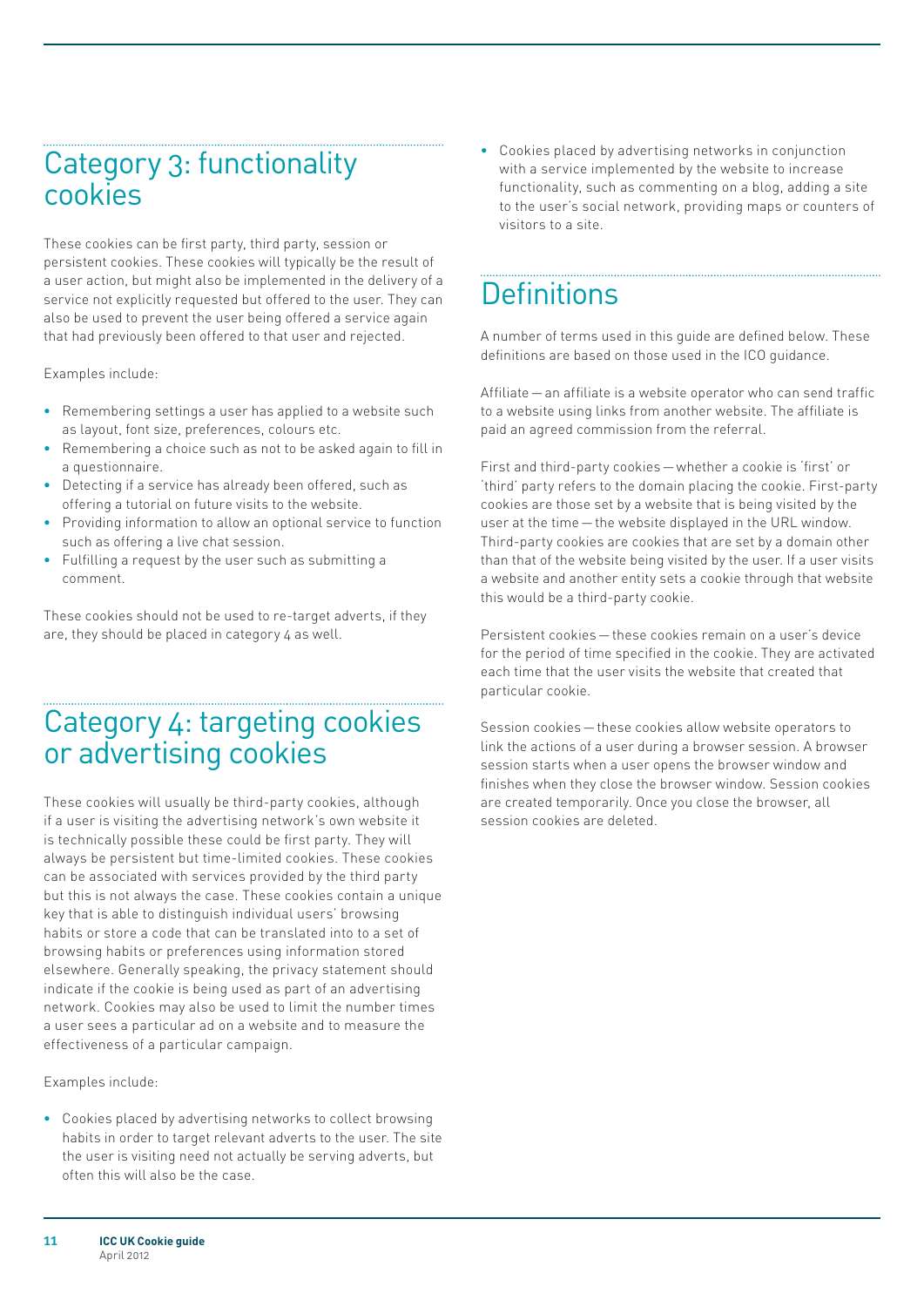# <span id="page-11-0"></span>Part 4: Consent wording

This part contains examples of wording for obtaining users' consent to the use of cookies falling within the categories set out in Part 2. The ICO guidance contains further examples of how to obtain users' consent to the use of cookies in practice.

Website operators should also provide for withdrawal of consent previously given by users to the use of each category of cookies. There is no prescribed form or process for this.

# Category 1: strictly necessary cookies

For those types of cookies that are strictly necessary, no consent is required.

## Category 2: performance cookies

These cookies only collect information about website usage for the benefit of the website operator, consent for use of these types of cookies may be obtained in any of the ways outlined earlier in this guide, for instance in the terms and conditions of the site or when the user changes the settings for the site. The method used will depend on the nature of the website, and the precise function/use of the cookies involved.

Obtaining consent by functional use: Immediately after the notice in Part 2 above, place the words: "By using our [website][online service], you agree that we can place these types of cookies on your device."

# Category 3: functionality cookies

As these cookies are site specific and are linked to user choices for using a site, consent for use of these types of cookies may be obtained in a number of ways, for instance when the user changes the settings for the site or selects an option, e.g. language or country. The method used will depend on the nature of the website, and the precise function of the cookies involved.

One option would be to use the same method as category 2:

Obtaining consent by functional use: Immediately after the notice in Part 2 above, place the words: *"By using our [website][online service], you agree that we can place these types of cookies on your device."*

Or you may wish to opt for a different method (see below).

Obtaining "function" or "setting" led consent: At the point where the user selects the function or setting, add the following words: *"When you choose this [option][setting], you agree that we can place [customisation cookies][icon] on your device."*

# Category 4: targeting or advertising cookies

These cookies collect the most information about users, so where the website operator is responsible for setting a targeting or advertising cookie it is important to obtain a clear informed consent from the user to their use. It is the party setting the cookie that is required by law to obtain the consent of the user but this is not always practical. Where a third party sets targeting or advertising cookies with the permission of the website operator, the website operator may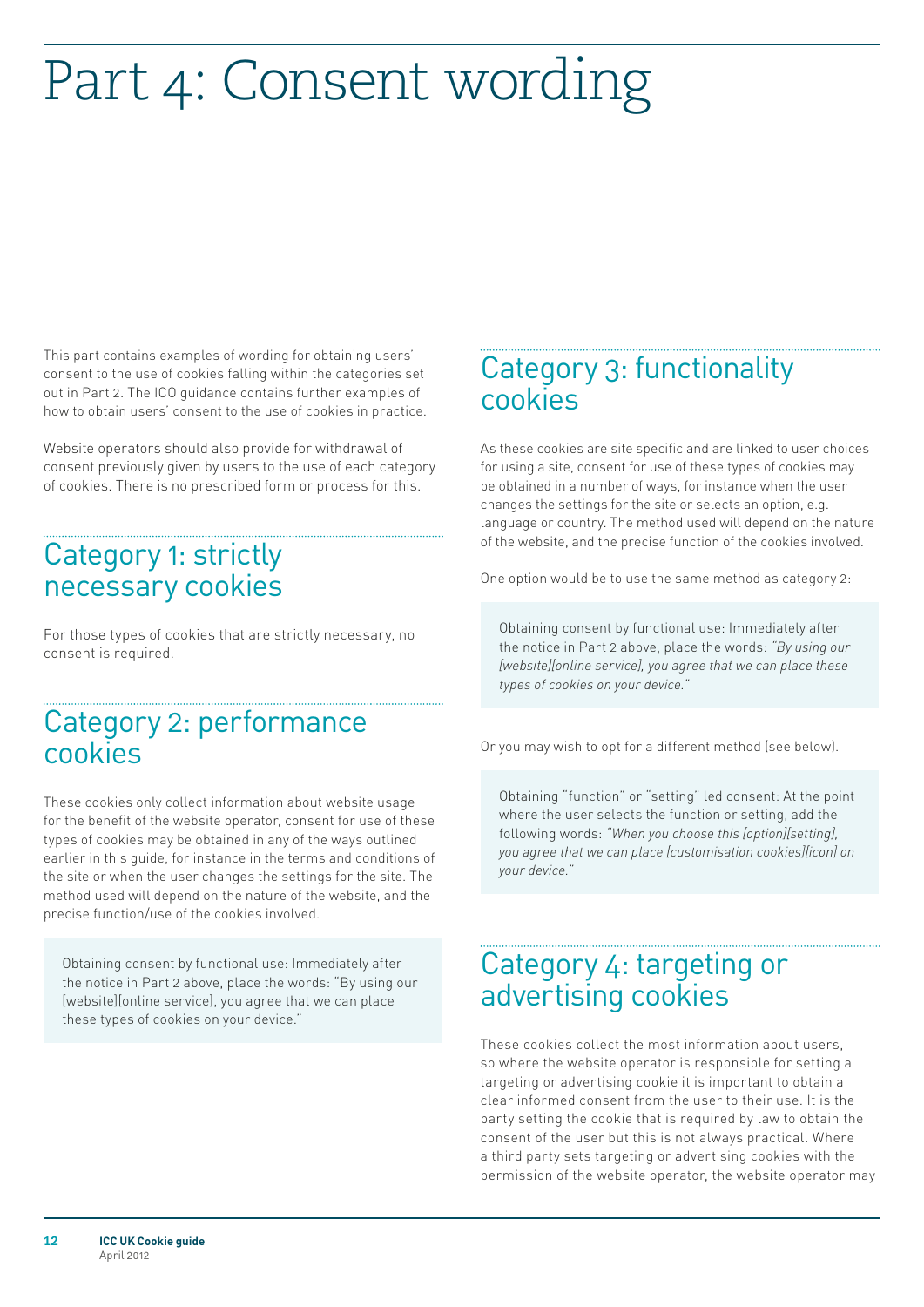be best placed to get consent for its use, even though it is the third party who is setting the cookie.

The ICO's Guidance says that each party must play their part and it is up to the website operator to ensure that the relationship with the third party is clear. It is up to individual companies to decide the most appropriate method of obtaining consent, dependent on the purpose for which the category 4 cookies are to be used and the specific circumstances they find themselves in. What is absolutely clear is that whatever mechanism is used, the user should be given a clear, informed choice.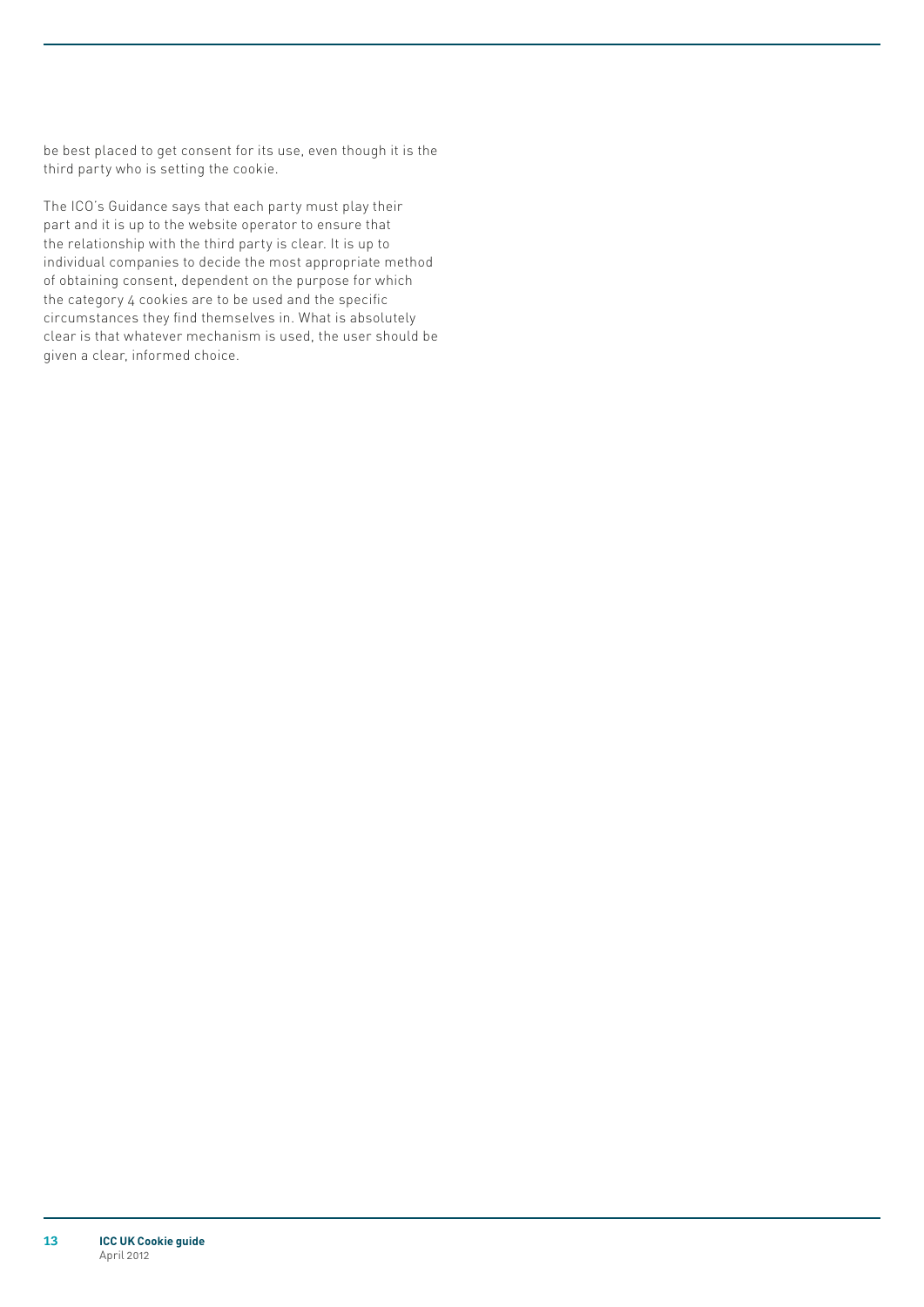# <span id="page-13-0"></span>Further reading

# ICO guidance

For more background on the new law, the ICO has published two separate rounds of guidance on the new rules for using cookies which can be found at: www.ico.gov.uk/for organisations/privacy\_and\_electronic\_communications/ cookie\_rules\_prepare.aspx

# Information about cookies

Useful information about the technical aspects of cookies can be found at: [www.allaboutcookies.org](http://www.allaboutcookies.org)

# Behavioral advertising and online privacy

A guide to behavioural advertising and online privacy has been produced by the internet advertising industry which can be found at: [www.youronlinechoices.eu](http://www.youronlinechoices.eu)

The guide contains an explanation of the IAB's self-regulatory scheme to allow users greater control of the advertising they see.

#### **About ICC UK**

ICC UK is the voice of international business in the UK.

We aim to further our members' interests by making it easier for them to trade internationally. We do this by working with governments and businesses worldwide to open up markets, establish a level playing field for enterprise, and promote sensible regulation.

ICC UK's Digital Economy Programme is a leading forum for shaping public policy and industry self-regulation on a range of digital issues—including data protection, Internet governance, cyber security and cloud computing.

ICC UK has worked with a range of data privacy experts and technical experts in developing this guide. In particular, we would like to thank the following for their extensive contributions: Robert Bond, Speechly Bircham; Mark Turner, Herbert Smith; Richard Cumbley, Linklaters; Edward Du Boulay, Herbert Smith; Simon Dawes, BT; Jane Hill, BT; Gabriel Voisin, Bird & Bird.